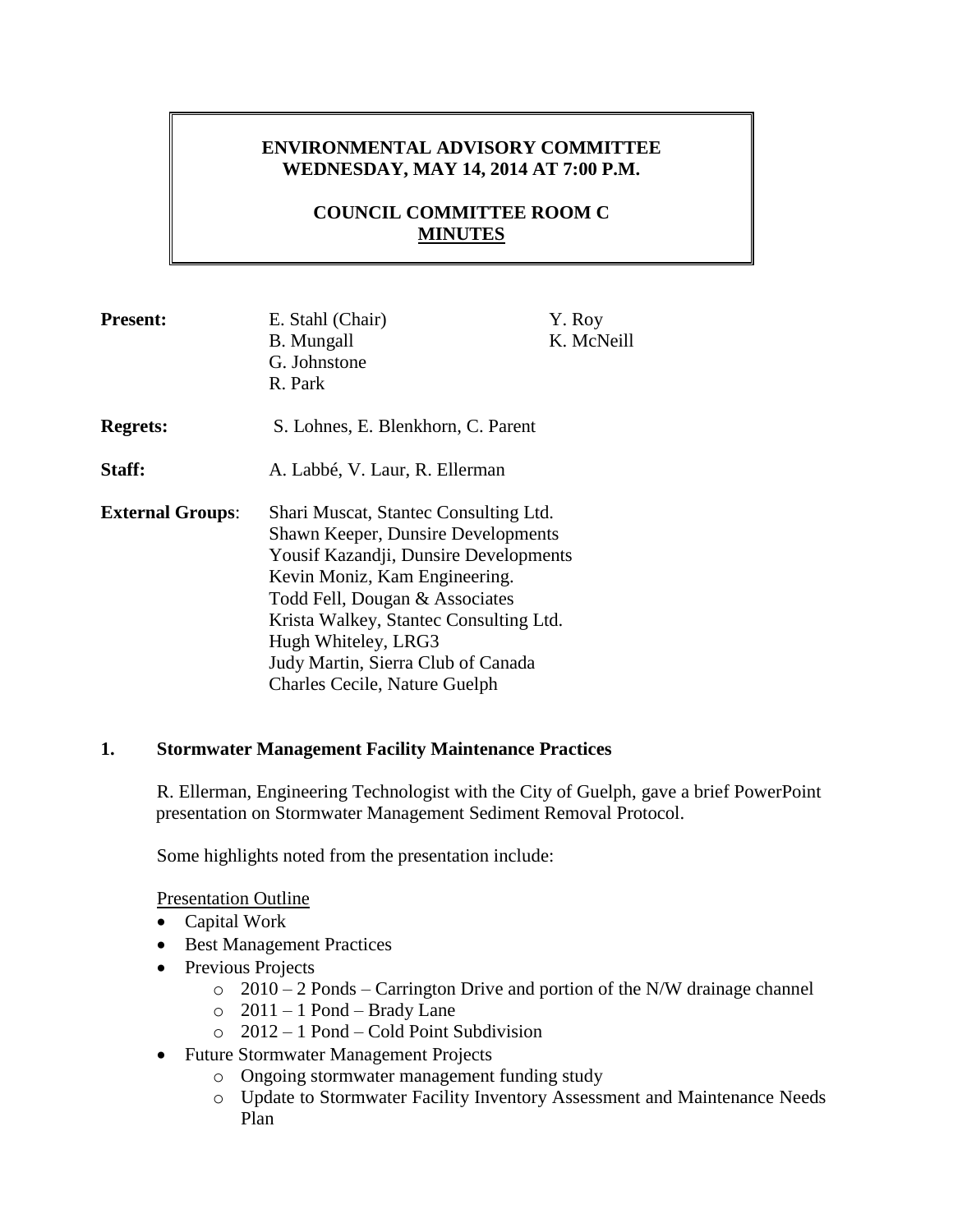General discussion took place and R. Ellerman was available to respond to questions and hear feedback from the Environmental Advisory Committee.

B. Mungall asked if channels should be included in the maintenance plan. R. Ellerman advised she would look into this request.

It was noted that EAC would like to receive a brief one page of written text outlining general practice on wildlife rescue.

# **2. 24, 26, 28 & 32 Landsdown Drive**

A. Labbé, Environmental Planner with the City of Guelph, reviewed the background and described the proposal on the subject property.

Yousif Kazandji, from Dunsire Developments, introduced the consulting team working on the file and the consultants spoke to comments in the staff report.

It was determined that some items need to be further discussed with City staff.

General discussion took place and EAC noted the following:

- Identify Carex to species
- Mean Coefficient of Conservatism were low if non-natives are included, please indicate
- Check over species list as some Mean Coefficient of Conservatism are incorrect
- Page numbers and Appendices do not line up
- Review plant names for accuracy
- For large Tables, repeat the headings on each page

The floor was opened to delegations.

### *Delegation:*

Charles Cecile with Nature Guelph provided the following comments:

- A 3 season survey should be done.
- Do breeding bird surveys.
- The current Compensation Plan Plant List has a lot of species not native to this area. Only use native plant list to this area.
- Date of TOR Review by EAC was December 2013 which is coincident with the EIS Report Date.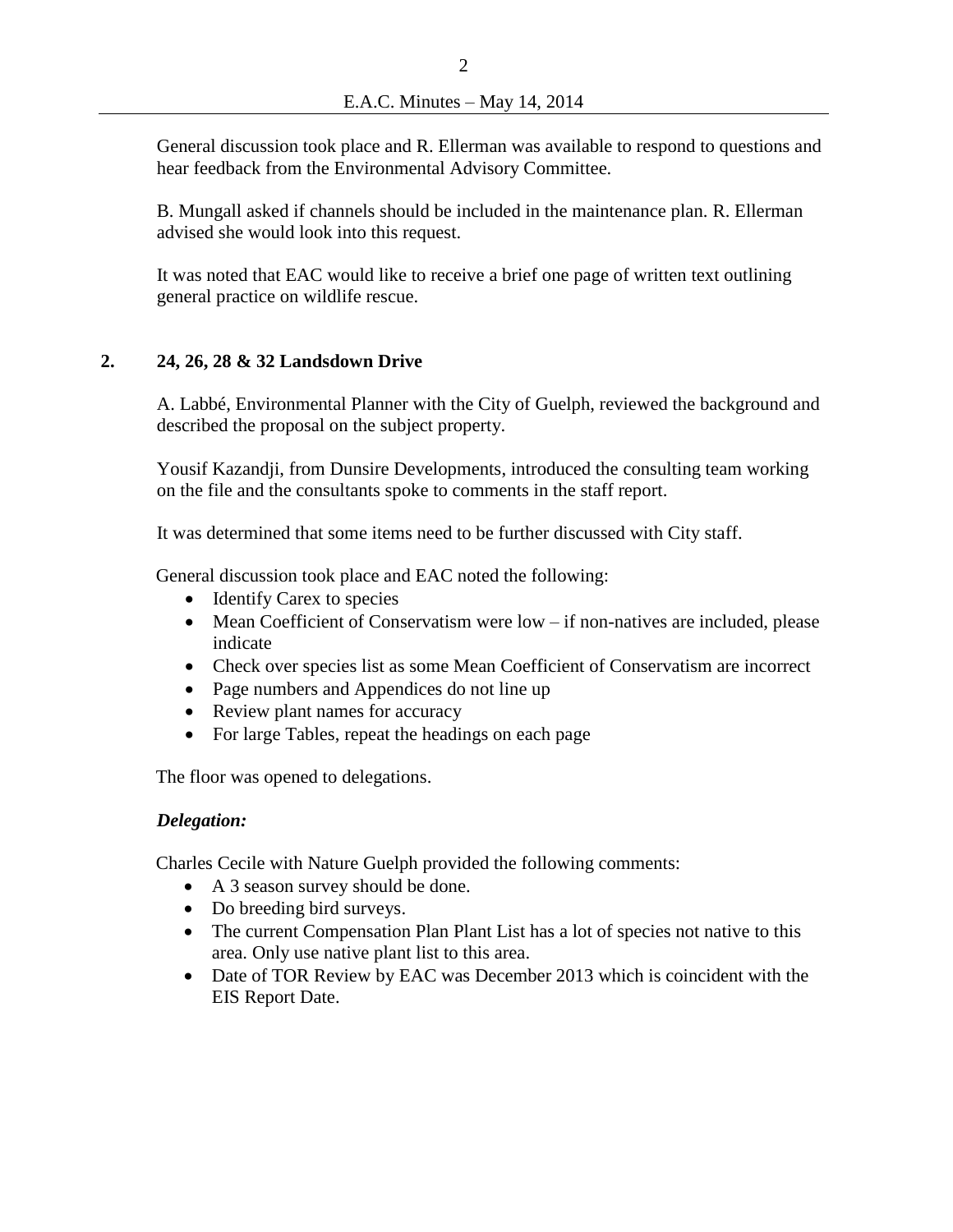Moved by Y. Roy and seconded by K. McNeill

"That the Environmental Advisory Committee defer the Scoped Environmental Impact Study prepared by Dougan and Associates until such time:

- That it is demonstrated that there are no negative impacts to the PSW and SWH;
- That an alternative SWM plan is considered and groundwater elevations are confirmed;
- That the limits of Significant Woodlands are confirmed;
- That opportunity for tree retention is further examined and an appropriate compensation plan is provided;
- That recommendations with respect to monitoring are provided;
- That an appropriate trail alignment is recommended;
- That a minimum 2 season Botanical Study (Spring/Summer) be included; and
- That Nature Guelph comments be addressed and rationale be provided."

 **Motion Carried -Unanimous-**

R. Park declared a conflict of interest on Agenda Item #3 - 781 Victoria Road South (formerly 50 Stone Road East)

#### **3. 781 Victoria Road South (formerly 50 Stone Road East)**

Shari Muscat, from Stantec Consulting Ltd. reviewed the document that was distributed to EAC members titled "Significant Woodland Delineation Response".

Shari Muscat noted the following:

- Significant Woodland: considering its proximity to the FOM it would be considered part of the significant woodland
- Removal of the Trembling Aspen community won't impact the SW
- Buffer area represents an area to offset the loss loss 0.06 ha

 $-$  buffer 0.13

General discussion took place and the consultant was available to respond to questions from the Environmental Advisory Committee.

The floor was opened to delegations.

#### *Delegation:*

Charles Cecile with Nature Guelph provided the following comments:

• Opposed development.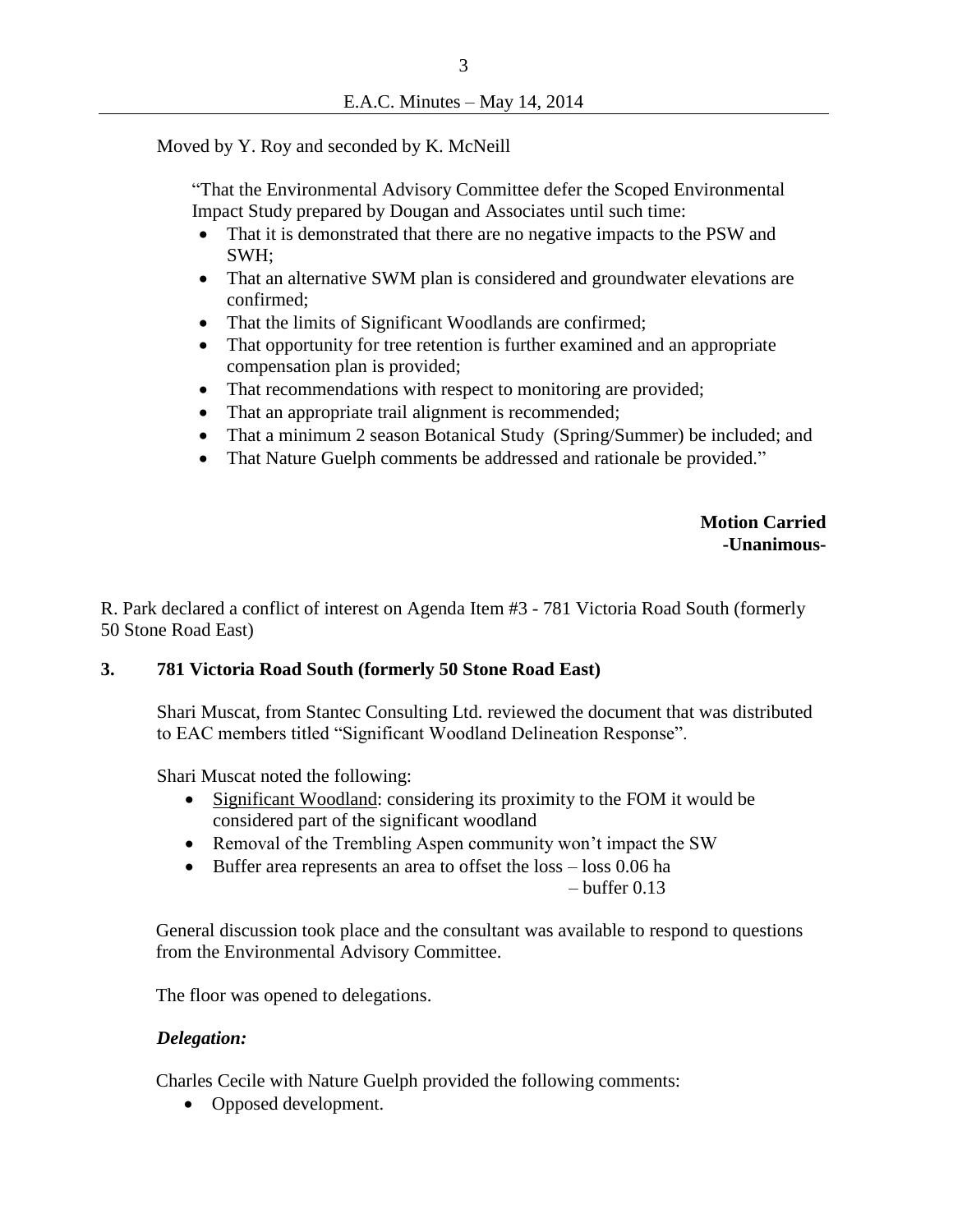- The development is next to a nature reserve and residential developments can impact woodlands.
- 20 metres is not adequate for a wetland buffer
- Didn't undertake reptile surveys

E. Stahl noted Hugh Whiteley's written submitted comments to the Environmental Advisory Committee.

General discussion took place and EAC noted the following:

- Chloride concerns there will eventually be impacts to the municipal well.
- Should consider having the Condominium Corporation use alternatives to salt.
- Put a long term management plan in place i.e. education in the neighbourhood.
- Buffer enhancement plan design to also minimize encroachment
- The EIR to include a monitoring plan addressing encroachment in to the natural feature.

Moved by B. Mungall and seconded by G. Johnstone

"That the Environmental Advisory Committee support the Environmental Impact Study Addendum prepared by Stantec Consulting Ltd., subject to the following conditions:

• That a revised report be provided which address the remaining concerns outlined by City staff and the GRCA.

AND

- That an EIR be undertaken which addresses the recommendations of the EIS;
- That SWM and hydrogeology, including groundwater level monitoring results, be integrated into the EIR; and
- That the monitoring plan to be developed in the EIR, be developed in partnership with the University of Guelph Arboretum staff"
- That the proponent engage Waterworks in trail/long term needs beyond the site boundaries;
- That the EIR addresses long term management needs of the sensitivity of the site;
- That the Buffer Enhancement Plan be designed to minimize encroachment; and
- That the EIR report includes a monitoring plan addressing encroachment into the natural features."

### **Motion Carried**

*1 member abstained*